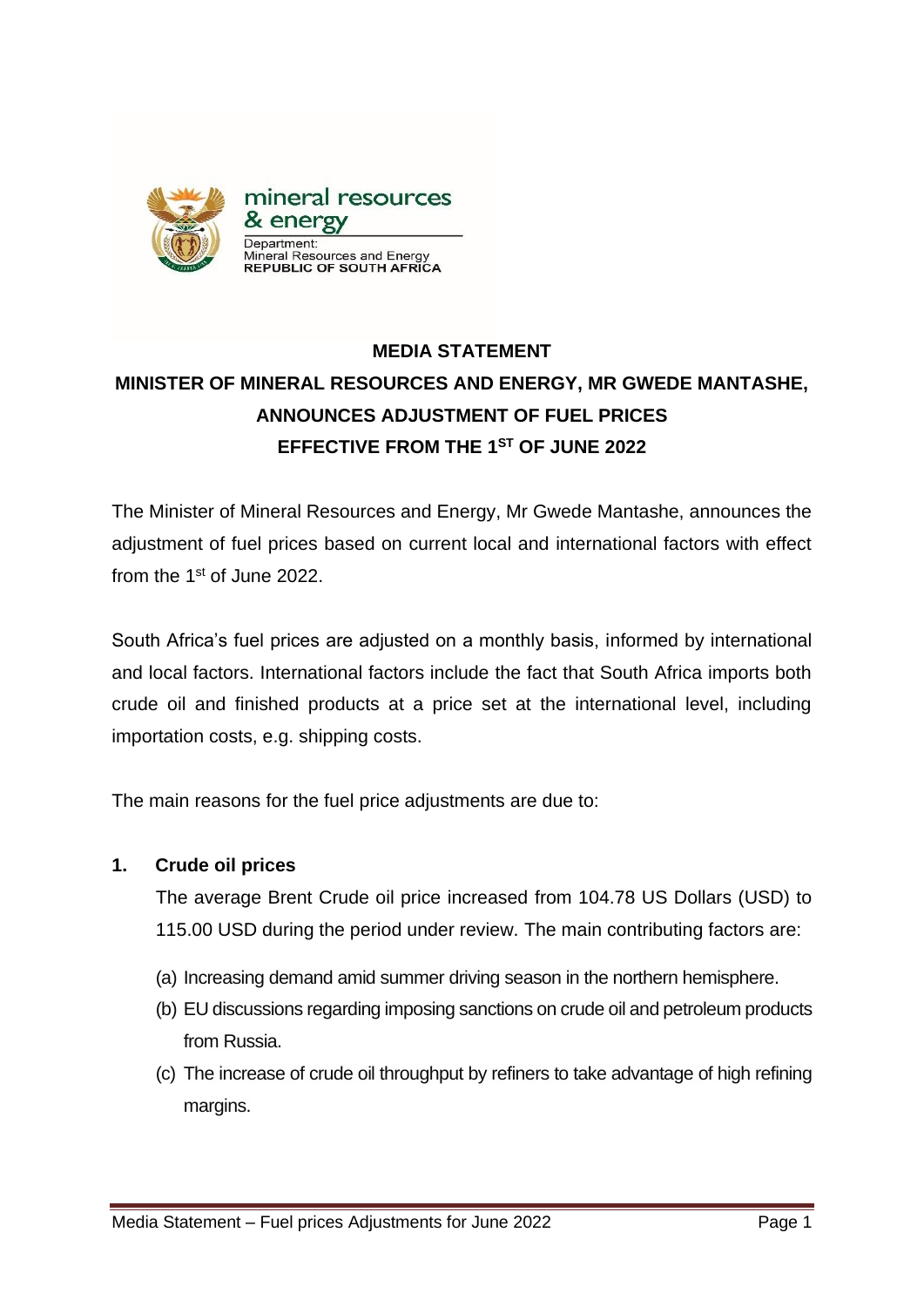#### **2. International petroleum product prices**

The average international product prices of petrol, diesel and Illuminating Paraffin increased during the period under review while the price of LPG decreased. In addition to the tight middle distillates market, the petrol market is also getting tight amid summer driving season in the Northern Hemisphere due to decreasing inventories of finished products. This has led to higher refining margins resulting in high prices of finished products. The movement in product prices has led to higher contributions to the Basic Fuel Price of petrol 95 ULP and 93 ULP by 143.39 cents per litre (c/l) and 134.19 c/l respectively, diesel 500ppm and 50ppm by 4.75 c/l and 0.74 c/l respectively, while the contribution to illuminating paraffin was 50.86 c/l.

#### **3. Rand/US Dollar exchange rate**

The Rand depreciated, on average, against the US Dollar (USD), from 14.90 to 15.95 Rand per USD during the period under review when compared to the previous one. This led to higher contributions to the Basic Fuel Prices of petrol, diesel and illuminating paraffin by 99.49 c/l, 104.69 c/l and 104.47 c/l, respectively.

#### **4. Short-term Relief Measure to Address Fuel Price Increases**

The temporary relief which was for two months (April and May 2022) ends on the 31st of May 2022. On the 31<sup>st</sup> of May 2022, the Minister of Finance announced the extension of the temporary reduction in the general fuel levy by 150.0 c/l until the 5<sup>th</sup> of July 2022.

### **5. Implementation of the Slate Levy**

 As at the end of April 2022, the cumulative slate amounted to a negative balance for petrol and diesel of R11,99 billion. In line with the provisions of the Self-Adjusting Slate Levy Mechanism, there is no change on the Slate Levy to be implemented into the price structures of petrol and diesel with effect from the 1st of June 2022. The slate levy applicable remains 52,62 c/l.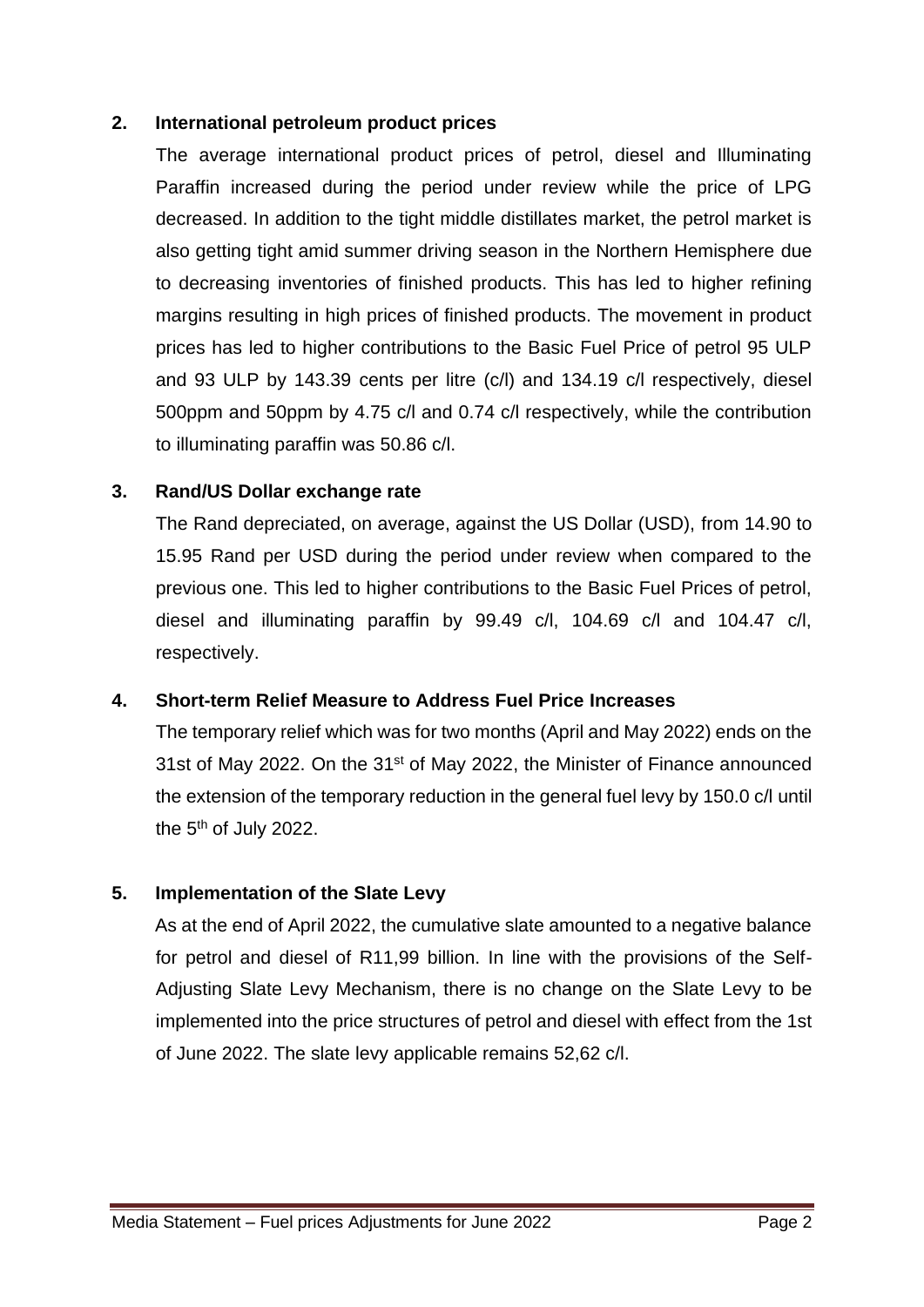## **6. Termination and Removal of the Demand Side Management Levy (DSML) of 10 cents per litre from the price structure of Unleaded Petrol 95 Octane in the inland market**

The Minister of Mineral Resources and Energy in concurrence with the Minister of Finance has approved the removal of the Demand Side Management Levy (DSML) from the price structure of Unleaded Petrol (ULP) 95 Octane in the inland market. This will be implemented on the 1st of June 2022. The levy of 10.00 c/l was introduced in the price structures of 95 ULP that is sold in the inland market during 2005. The purpose of the levy was to discourage motorists from wasting octane by using 95 ULP instead of 93 ULP in their vehicles. The termination and removal of the DMSL of 10.00 c/l will provide financial relief to motorists whose vehicles utilise ULP 95 Octane in the inland market.

Based on current local and international factors, the fuel prices for June 2022 will be adjusted as follows**:**

- ❖ Petrol (both 93 ULP and LRP): two hundred and forty three cents per litre (243.00 c/l) **increase;**
- ❖ Petrol (both 95 ULP and LRP): two hundred and thirty three cents per litre (233.00 c/l) **increase;**
- ❖ Diesel (0.05% sulphur): one hundred and ten cents per litre (110.00 c/l) **increase;**
- ❖ Diesel (0.005% sulphur): one hundred and seven cents per litre (107.00 c/l) **increase;**
- ❖ Illuminating Paraffin (wholesale): one hundred and fifty six cents per litre (156.00 c/l) **increase;**
- ❖ SMNRP for IP: two hundred and eight cents per litre (208.00 c/l) **increase;**
- ❖ Maximum LPGas Retail Price: fifty one cents per kilogram (51.00 c/kg) **decrease.**

The fuel prices schedule for the different zones will be published on Tuesday, the 3<sup>1st</sup> of May 2022.